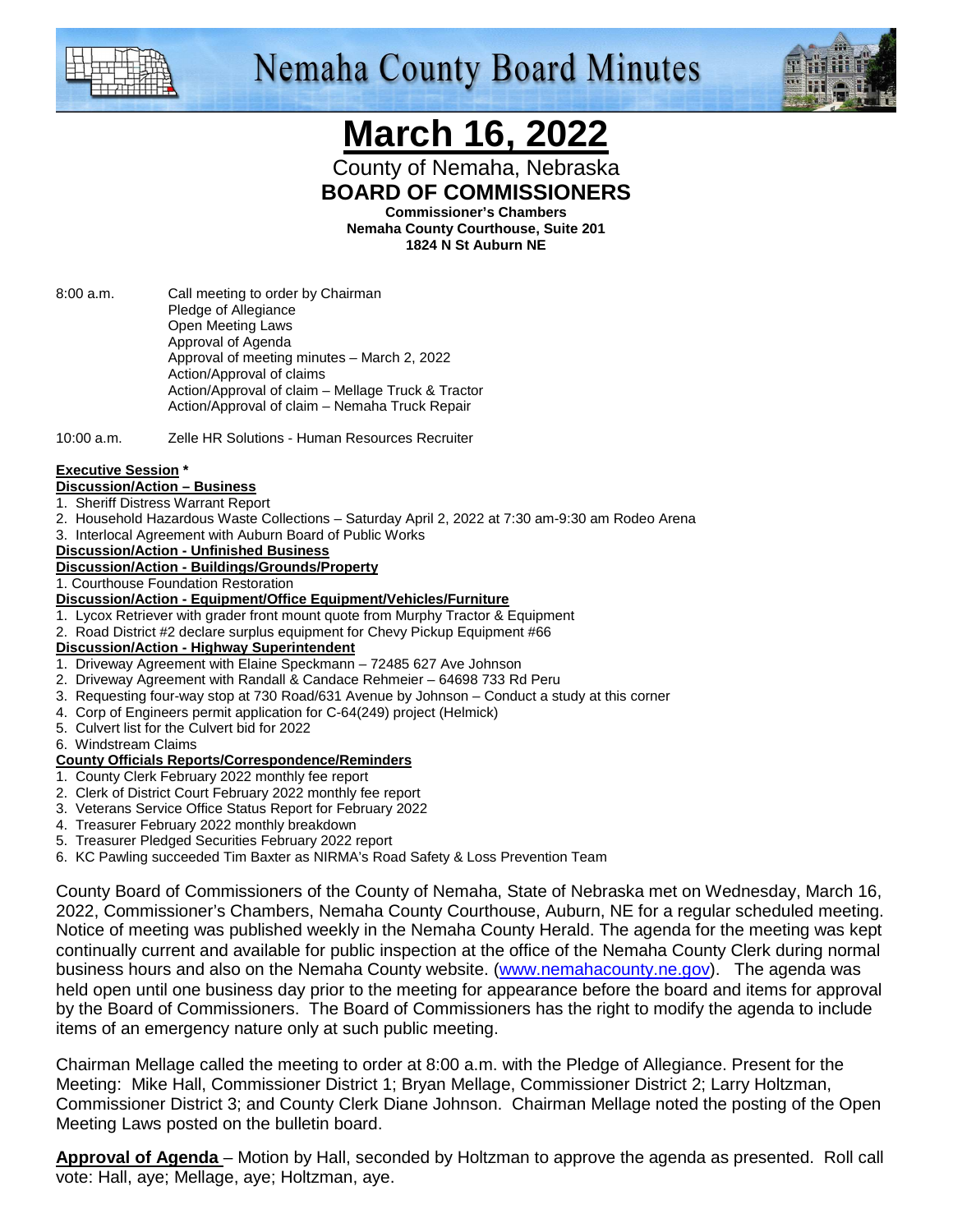



**Approval of Minutes** – Motion by Holtzman, seconded by Hall to approve the March 2, 2022 minutes as presented with no corrections. Roll call vote: Mellage, aye; Holtzman, aye; Hall, aye.

**Claims** – Motion by Mellage, seconded by Holtzman to approve the accounts payable claims as presented by the County Clerk and authorize for payment by the Board of Commissioners. Roll call vote: Holtzman, aye; Mellage, aye; Hall, aye.

Motion by Hall, seconded by Holtzman to approve the accounts payable claim from Mellage Truck and Tractor as presented by the County Clerk and authorize for payment by the Board of Commissioners. Roll call vote: Holtzman, aye; Hall, aye; Mellage, abstain.

Motion by Mellage, seconded by Holtzman to approve the accounts payable claim from Nemaha Truck Repair as presented by the County Clerk and authorize for payment by the Board of Commissioners. Roll call vote: Mellage, aye; Hall, abstain; Holtzman, aye.

10:00 a.m. Zelle HR Solutions - Human Resources Recruiter – Jack McMullin and Nicole Turner with Zelle Human Resource Solutions gave a presentation on services the company can provide to the area counties to hire or locate employees. Johnson, Pawnee, Otoe, Richardson counties were represented and the City of Auburn.

### **Executive Session \***

### **Discussion/Action – Business**

1. Sheriff Distress Warrant Report for 2021 was presented to the Commissioners.

2. Household Hazardous Waste Collections sponsored by Five Rivers RCD will be held on Saturday April 2, 2022 at 7:30 am-9:30 am by the Nemaha County Saddle Club Rodeo Arena. Mike Hall and Larry Holtzman volunteered to help with the collections.

3. Interlocal Agreement with Auburn Board of Public Works – Motion by Mellage, seconded by Holtzman to sign the Interlocal Agreement with Auburn Board of Public Works pertaining to Pictometry records/files. Roll call vote: Hall, aye; Mellage, aye; Holtzman, aye.

## **Discussion/Action - Unfinished Business**

#### **Discussion/Action - Buildings/Grounds/Property**

1. Courthouse Foundation Restoration – start date has not been set

#### **Discussion/Action - Equipment/Office Equipment/Vehicles/Furniture**

1. Lycox Retriever with grader front mount quote from Murphy Tractor & Equipment – Motion by Holtzman, seconded by Hall to purchase a Lycox Retriever with grader front mount FMR from Murphy Tractor & Equipment for \$19,320.00. Roll call vote: Mellage, aye; Holtzman, aye; Hall, aye.

2. Road District #2 declare surplus equipment for Chevy Pickup Equipment #66 – Motion by Mellage, seconded by Hall to declare Equipment #66 a 1998 Chevrolet GMT-400 K2500 Pickup as surplus equipment of Nemaha County. Roll call vote: Holtzman, aye; Hall, aye; Mellage, aye.

## **Discussion/Action - Highway Superintendent**

1. Driveway Agreement with Elaine Speckmann – 72485 627 Ave Johnson – Motion by Holtzman, seconded by Hall to approve the Driveway Agreement with Elaine Speckmann located by 72485 627 Ave Johnson. Roll call vote: Hall, aye; Holtzman, aye; Mellage, aye.

2. Driveway Agreement with Randall & Candace Rehmeier – 64698 733 Rd Peru – Motion by Hall, seconded by Holtzman to approve the Driveway Agreement with Randall & Candace Rehmeier located by 64698 733 Rd Peru. Roll call vote: Mellage, aye; Holtzman, aye; Hall, aye.

3. Requesting four-way stop at 730 Road/631 Avenue by Johnson – Conduct a study at this corner. The commissioners spoke to Mark Mainelli, County Highway Superintendent, about conducting a traffic count/study at several locations by Johnson.

4. Corp of Engineers permit application for C-64(249) project (Helmick) – Chairman Mellage signed a US Army Corps of Engineers Nationwide Permit Pre-Construction Notification for C-64(249) project.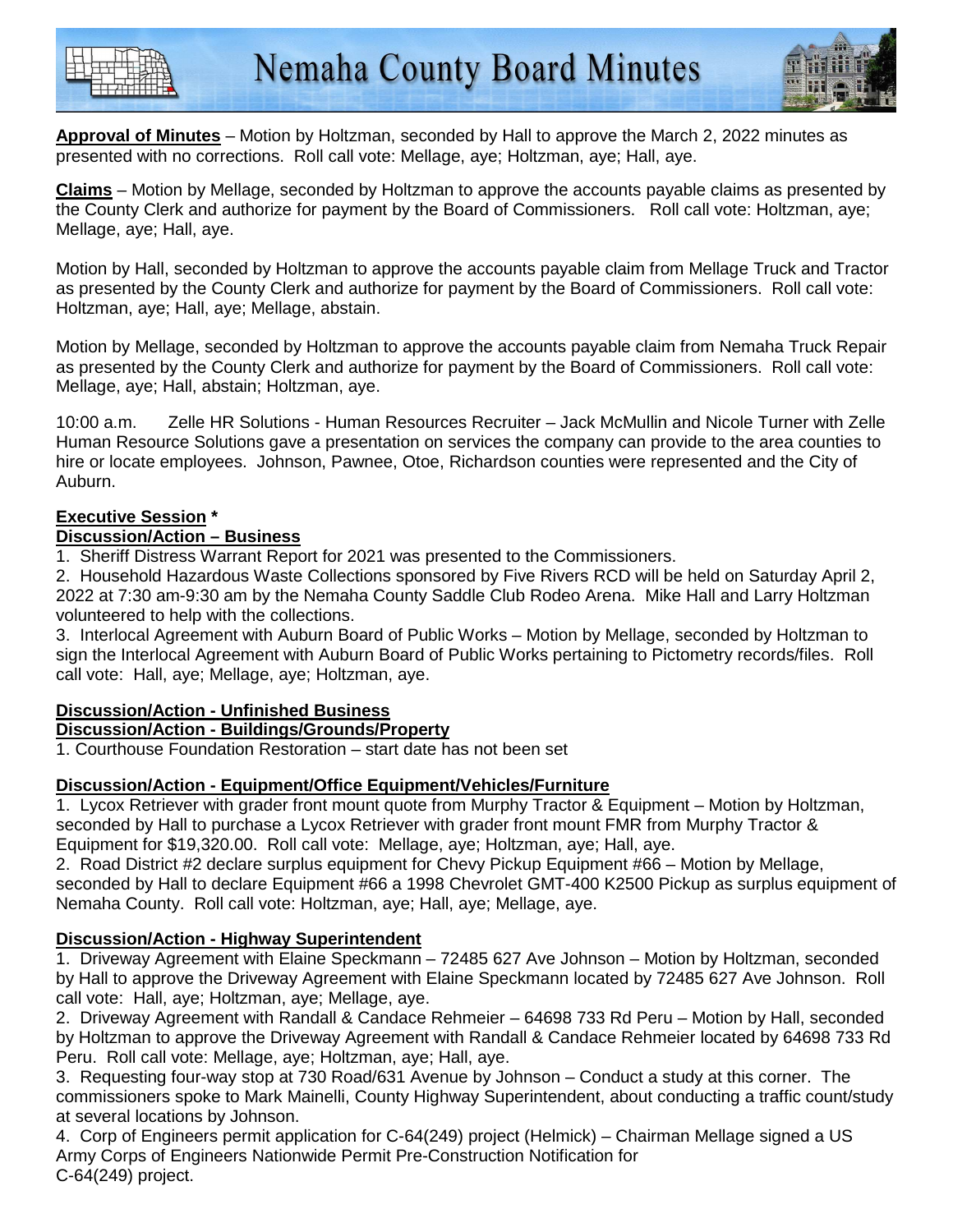



- 5. Culvert list for the Culvert bid for 2022 Road districts will provide list of culverts needed.
- 6. Windstream Claims updated on the status of claims

### **County Officials Reports/Correspondence/Reminders**

- 1. County Clerk February 2022 monthly fee report
- 2. Clerk of District Court February 2022 monthly fee report
- 3. Veterans Service Office Status Report for February 2022
- 4. Treasurer February 2022 monthly breakdown
- 5. Treasurer Pledged Securities February 2022 report
- 6. KC Pawling succeeded Tim Baxter as NIRMA's Road Safety & Loss Prevention Team

The following claims were approved for payment by the Board of Commissioners and authorized the County Clerk for payment:

| General                         |           |
|---------------------------------|-----------|
| Salaries                        | 56,829.88 |
| A-1 Locksmith                   | 200.00    |
| AFLAC                           | 1,837.76  |
| Airespring                      | 391.91    |
| American Recycle                | 1,783.07  |
| <b>Applied Connect</b>          | 70.40     |
| <b>Associated Psychologists</b> | 2,070.00  |
| AT&T                            | 118.32    |
| Aub Newspaper                   | 5.85      |
| Aub Plumbing                    | 21.65     |
| Auto Parts NC                   | 46.76     |
| <b>Black Hills Energy</b>       | 791.04    |
| <b>BPW</b>                      | 3,966.57  |
| Bohling, Ryan                   | 9.36      |
| <b>Capital Business</b>         | 1,449.31  |
| Castenada, Mandy                | 229.50    |
| Centec Cast Metal               | 546.07    |
| Cody's U-Save                   | 157.23    |
| <b>DAS</b>                      | 225.88    |
| DAS                             | 566.67    |
| Douglas Co Sheriff              | 32.31     |
| Eakes                           | 257.94    |
| <b>First Concord</b>            | 2,695.18  |
| <b>First Wireless</b>           | 880.65    |
| <b>Frontier Coop</b>            | 3,397.69  |
| Gall's                          | 900.00    |
| <b>Great West Life</b>          | 50.00     |
| Handley Law                     | 2,455.00  |
| <b>lvy Investments</b>          | 25.00     |
| Kollasch Law                    | 4,400.00  |
| Lancaster Sheriff               | 63.70     |
| Latimer Reporting               | 442.15    |
| Legalshield                     | 38.90     |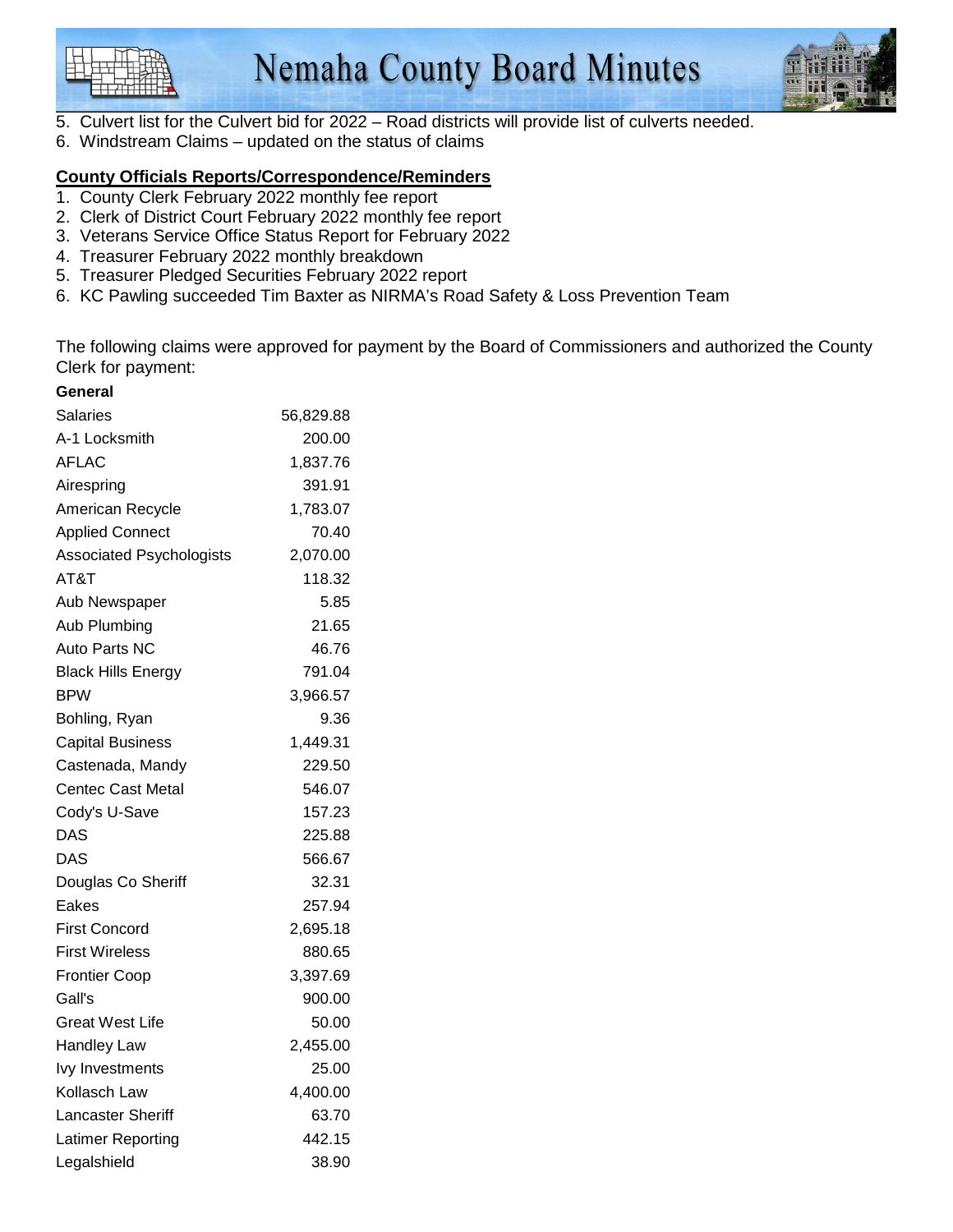# H

# Nemaha County Board Minutes



| <b>Liberty National</b>      | 391.99    |
|------------------------------|-----------|
| Ligouri, Angelo              | 106.83    |
| Longs Creek                  | 2,474.00  |
| Microfilm Imaging            | 130.00    |
| MARC                         | 461.80    |
| <b>MIPS</b>                  | 1,279.59  |
| NE HHS                       | 168.00    |
| Nem Co Court/Justice         | 353.27    |
| Nem Co Hospital              | 2,257.42  |
| Nem Co Sheriff               | 635.20    |
| Nem Co. Tax Acct. Ret.       | 8,983.35  |
| Nem Co Tax SS/FWH            | 17,111.09 |
| Nem Co Tax Nationwide        | 75.00     |
| Nestor Mercure               | 4,626.50  |
| New Life Church              | 50.00     |
| New York Life                | 117.00    |
| Nichols, Tim                 | 8.20      |
| Obermeyer, Daryl             | 297.61    |
| Paper Tiger                  | 100.00    |
| Petersen Auto Repair         | 3,787.12  |
| Quill Corp                   | 136.77    |
| Sack Lumber                  | 29.50     |
| <b>Schendel Pest Control</b> | 210.00    |
| Sunmart                      | 259.40    |
| <b>Thomson Reuters</b>       | 243.98    |
| Verizon                      | 665.07    |
| VSP                          | 200.60    |
| Wakulinski, Leigh            | 70.20     |
| <b>Washington National</b>   | 191.70    |
| Windstream                   | 1,182.69  |
| Zimmerman, Todd              | 191.28    |
| Road                         |           |
| <b>Salaries</b>              | 16,041.04 |
| <b>AFLAC</b>                 | 396.42    |
| American                     |           |
| Recycling                    | 134.93    |
| Aub Auto Ctr                 | 86.66     |
| Auto Parts NC                | 1,115.18  |
| <b>Black Hills Energy</b>    | 97.82     |
| BPW                          | 1,210.37  |
| Eggers Bros.                 | 1,472.92  |
| <b>Frontier Coop</b>         | 10,055.92 |
| Johnson Quik Stop            | 89.24     |
| Legalshield                  | 71.80     |
| Mainelli Wagner              | 2,312.50  |
| Mellage Truck                | 854.93    |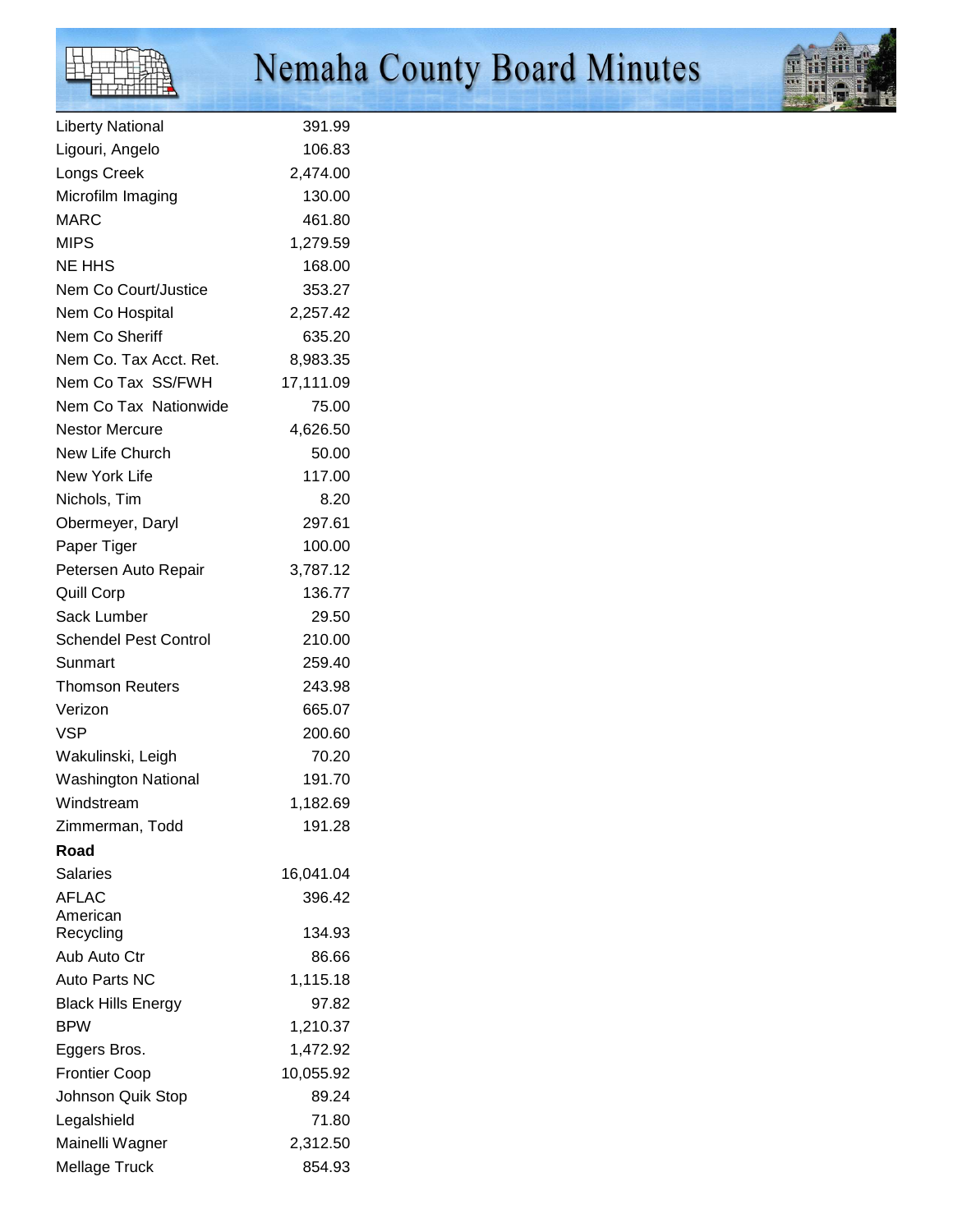

| Meyer Earp                                           | 171.00    |
|------------------------------------------------------|-----------|
| <b>NE Child Support</b>                              | 390.50    |
| NE Public Employees #251                             | 400.00    |
| <b>NE Snow Equipment</b>                             | 541.20    |
| Nem Tax Acct.<br>Ret.                                | 2,484.77  |
| Nem Tax Acct. SS/Fwh                                 | 4,541.03  |
| Nem Truck Repair                                     | 2,750.00  |
| New York Life                                        | 88.00     |
| Pfeiffer Welding                                     | 540.00    |
| Sack Lumber                                          | 44.01     |
| Schlange, Kevin                                      | 219.96    |
| <b>Siouxland Trailer</b>                             | 54,400.00 |
| Verizon                                              | 85.68     |
| Village of Johnson                                   | 44.23     |
| VSP                                                  | 74.77     |
| Windstream                                           | 505.03    |
| Zac Vice Constr.                                     | 5,000.00  |
|                                                      |           |
| <b>Highway Bridge Buyback</b>                        |           |
| Mainelli Wagner                                      | 4,555.61  |
| <b>Register of Deeds Preservation</b><br><b>MIPS</b> | 384.18    |
| <b>Juvenile Diversion</b>                            |           |
| Aub Newspaper                                        | 88.50     |
| <b>Falls City Journal</b>                            | 66.00     |
| <b>Sterup Enterprises</b>                            | 60.00     |
| <b>Tecumseh Chief</b>                                | 88.50     |
| 3rd Millennium                                       | 120.00    |
| 911 Emergency Management                             |           |
| American Tower                                       | 1,019.34  |
| Windstream                                           | 219.92    |
| 911 Wireless Service                                 |           |
| Windstream                                           | 1,350.93  |
| <b>Jail Commissary</b>                               |           |
| <b>Time Warner</b>                                   | 11.05     |
| <b>County Buildings</b>                              |           |
| Berggren                                             | 458.88    |
| 911 Emergency Comm. Study                            |           |
| Lee Enterprises                                      | 11.87     |
|                                                      |           |

Chairman Bryan Mellage left the meeting at 11:20 a.m.

With no further business to come before the Board of Commissioners, motion by Holtzman, seconded by Hall to adjourn at 11:30 a.m. Roll call vote: Holtzman, aye; Mellage, absent; Hall, aye.

I, Diane Johnson, the undersigned County Clerk of Nemaha County, Nebraska do hereby certify the foregoing minutes are true and are a part of the official records of this office. A complete copy of the minutes are